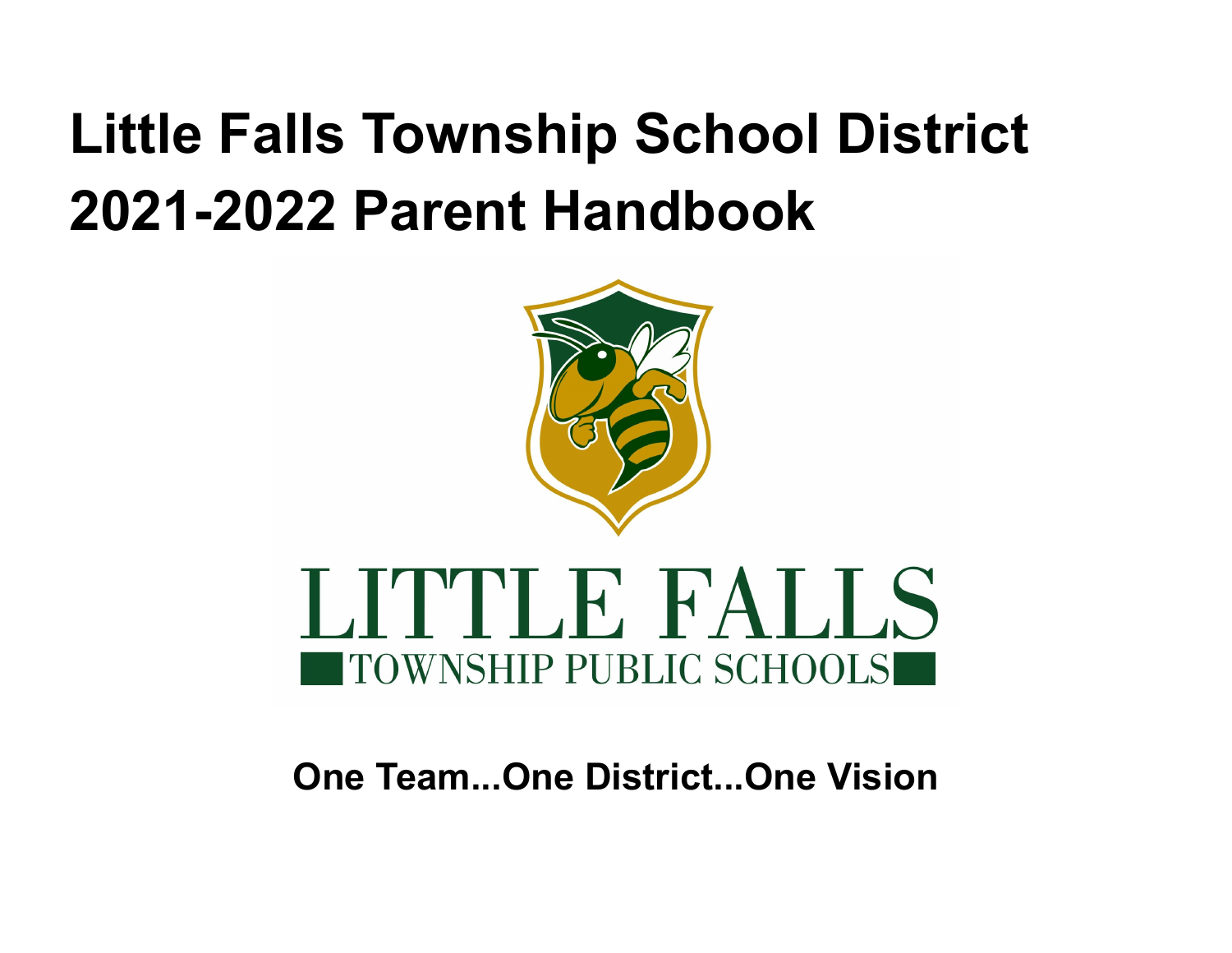#### **WELCOME STATEMENT** Dear Parents: With this copy of the Little Falls Township District Handbook, we hope to make the 2021-2022 school year a most pleasant and productive one for both you and your child(ren). Included are pertinent regulations, program descriptions, LFEF & PTA information and other materials with which we hope you will become familiar. The Little Falls School District meets the needs of the students from the time they enter Kindergarten until they graduate Eighth Grade. Our teachers and administrators are sincerely interested in the welfare and progress of each individual student. These are your schools. Learn as much as you can about our curriculum, programs, and school activities. We encourage you to avail yourselves of the various channels of communication set up to keep you informed about your schools. We encourage you to: ● Keep in frequent contact with your child(ren)'s teachers ● Attend as many school programs and activities as possible ● Come to Board of Education meetings ● Become an active member of the LFEF and School PTA's ● Visit our School District Website on a frequent basis, http://lfschools.org/lfs/ Please feel free to contact your child(ren)'s Teachers or Principal, the Superintendent, or the Board of Education about any school matter. Support and help us. Together we can make a difference! Best wishes for a safe and rewarding school year for your family, The Little Falls Board of Education **AFFIRMATIVE ACTION** The Little Falls Board of Education, in compliance with all federal and state laws, rules and regulations related to equal education and employment opportunity, is committed to a policy of non-discrimination because of race, color, creed, religion, sex, ancestry, national origin, or socio economic status. The district's approved Equal Education Opportunity Plans are available at the office of: Dawn Daura & Sherri Glassman, Affirmative Action Officers School #3 560 Main Street Little Falls, NJ 07424 Telephone: 973-812-9512 Any student, parent or employee may file a grievance relative to Affirmative Action guidelines (contact the Affirmative Action Officer for detailed procedures). Anyone who is subjected to unwelcome physical advances or verbal or physical conduct of a sexual nature should contact the Affirmative Action Officer. **LITTLE FALLS BOARD OF EDUCATION** Mr. Michael Russo, President Mr. Thomas Breitwieser, Vice President Dr. Rachel R. Capizzi Mr. Frederic DeMarco Mr. Doug Jandoli Mrs. Diana Kribs Mr. Vincent Miraglia Mr. Michael Murphy Mrs. Lauren Verdi A listing of all public meetings is found on the district website. **ADMINISTRATION** Mrs. Tracey L. Marinelli, Superintendent/Director of Curriculum Mrs. Luci Cruz, Administrative Assistant to the Superintendent of Schools/HR Mrs. Andrea Marchesani, Administrative Assistant to the Superintendent of Schools Mrs. Melissa Sanzari-Stevens, School Business Administrator/Board Secretary Ms. Julie Eckert, Purchasing & Accounts Payable Coordinator Mrs. Lynette Fata, Administrative Assistant to the Business Administrator/Board Secretary Mrs. Eva Lonsky, Bookkeeper/Payroll Mrs. Dana Sprague, Principal- School #1 - 973-256-1033 Mrs. Emma DeFeo, Principal's Secretary Fax: 973-256-0225 Mrs. Jill Castaldo, Principal- School #2 - 973- 256-1386 Mrs. Sherri Kopf, Principal's Secretary Fax: 973-256-1610 Mrs. Kim Consolo, School # 2 Secretary- 973-256-1610 Mrs. Nicole Dilkes, Principal- School #3/Curriculum Coordinator - 973-812-9512 Mrs. Diane Najjar, Principal's Secretary Fax: 973-256-6542 Ms. Dawn Daura, Director of Special Services - 973-812-9512 x 3403 Ms. Amy Wright, Special Services Secretary Fax: 973-256-6542 School District Website: [www.lfschools.org](http://www.lfschools.org)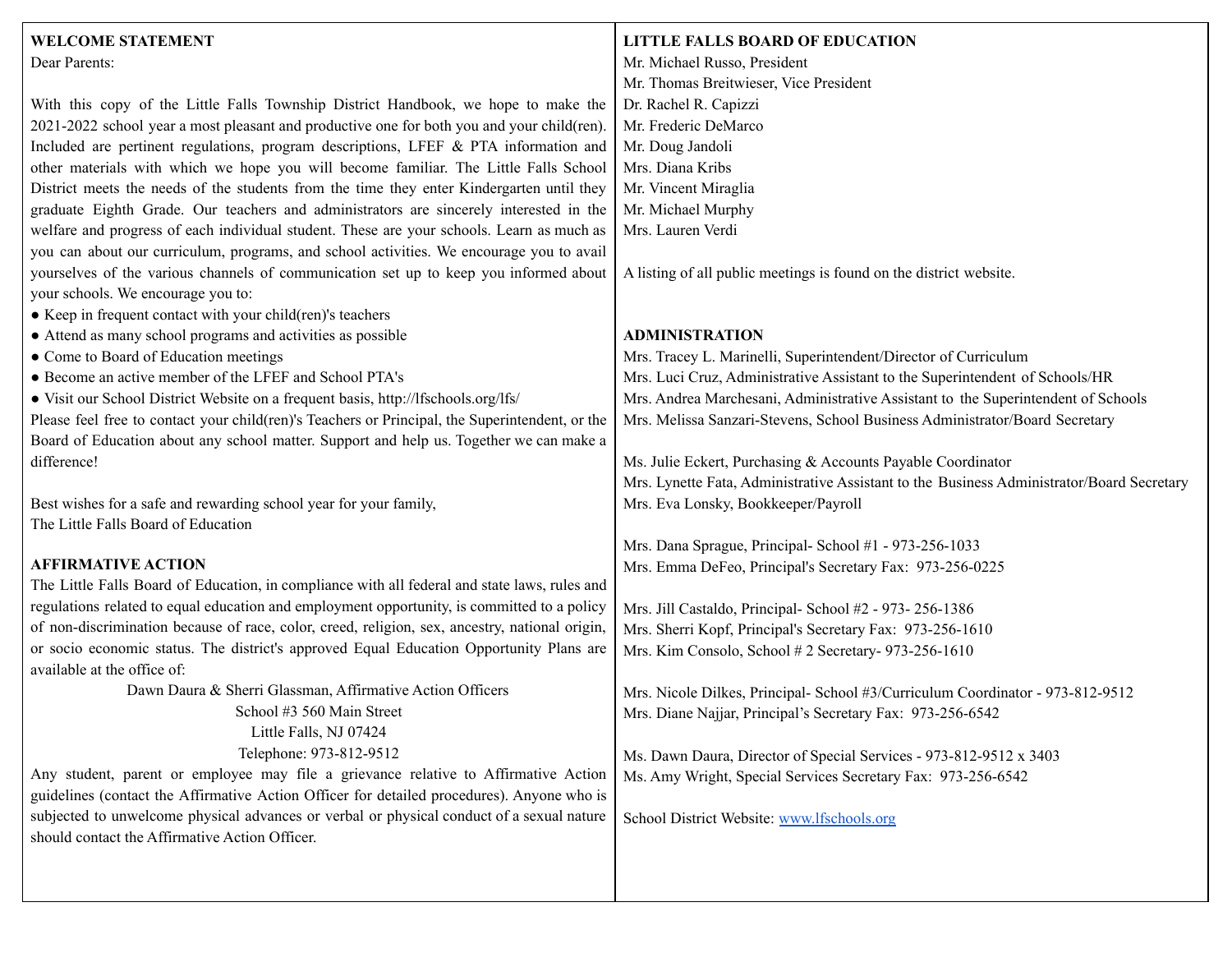# **STATISTICS AND GENERAL INFORMATION**

The Little Falls Township School District consists of three district schools comprising grades Kindergarten through Eighth Grade as well as serving eligible Pre-K students. Little Falls students in Grades Nine through Twelve attend Passaic Valley Regional High School which is located in Little Falls. The high school is under the jurisdiction of the Passaic Valley Regional High School Board of Education representing the communities of Little Falls, Totowa, and Woodland Park. Mr. Bracken Healy is the Superintendent of Schools and can be reached by calling the main office number, 973-890-2500.

#### **SCHOOL ORGANIZATION**

The Little Falls School System consists of three schools, School No. 2 which houses Grades K-2, as well as the Preschool Handicapped Class and the Inclusive Preschool, School No. 3 which houses Grades 3-4, and School No. 1, which houses Grades 5-8.

# **BELL SCHEDULE - SCHOOL NO. 1**

#### **Grades 5, 6, 7, 8**

| 8:20                   | Drop Off/Arrival Time                                                        |
|------------------------|------------------------------------------------------------------------------|
| 8:25                   | Doors Open (Students enter through grade level specific entrances.)          |
| $8:28-9:19$            | Period 1 (Students entering after 8:28 must first report to the Main Office) |
| $9:19-9:39$            | Morning Announcements/SEL                                                    |
| $9:41-10:32$           | Period 2                                                                     |
| $10:34-11:25$ Period 3 |                                                                              |
| $11:27-12:18$ Period 4 |                                                                              |
| $12:20-1:11$           | Period 5                                                                     |
| $1:13-2:04$            | Period 6                                                                     |
| $2:06 - 2:57$          | Period 7                                                                     |
| $2:57-3:00$            | Dismissal                                                                    |

3:05 Buses Depart

# **BELL SCHEDULE - SCHOOL NO. 2**

#### **Grades K, 1, 2**

8:10-8:30- Rolling Drop Off 8:30- 9:15 Period 1 9:15-10:00 Period 2 10:00-10:45 Period 3 10:45-11:30 Period 4 11:30-12:15 Period 5 12:15-1:00 Period 6 1:00-1:45 Period 7 1:45-2:30 Period 8 2:30-2:50 Closing/Pack Up 2:50-2:55 Buses Depart

# **Preschool Schedule AM**

8:30 AM Arrival 11:00 AM Dismissal

#### **Preschool Schedule PM**

12:20 PM Arrival 2:50 PM Dismissal

#### **Full Day Preschool**

8:30 AM Arrival 2:50 PM Dismissal

#### **BELL SCHEDULE - SCHOOL NO. 3**

#### **Grades 3 & 4**

8:25-8:45 Rolling drop off 8:45-9:30 Period 1 9:30-10:15 Period 2 10:15-11:00 Period 3 11:00-11:45 Period 4 11:45-12:30 Period 5 12:50-1:35 Period 6 1:35-2:20 Period 7 2:20-3:05 Period 8

# **PRESCHOOL DISABILITIES PROGRAM**

Little Falls resident parents/guardians who notice any special problems in their child's development, including: fine and gross motor development, speech and language development, acquisition of age-appropriate cognitive skills, or other significant developmental delays, should contact the Special Services Office at 973-812-9512 x3405 to request a Child Study Team evaluation. The Child Study Team, parents, and other teaching staff members, as required by law, will meet to determine whether an evaluation is warranted, and if warranted, determine the nature and scope of the evaluation, according to the requirements of New Jersey Administrative Code 6A-:14. If, upon conclusion of the evaluation, an eligibility determination is made, an appropriate educational program is provided by the Little Falls School District. These services are available to preschool children who will be turning three, through five years of age.

# **ENTRANCE REQUIREMENTS: AGE**

A child may be enrolled in Kindergarten who will be five years of age on or before October 1 of that school year. Proof of age shall be presented for examination at the time a child is enrolled.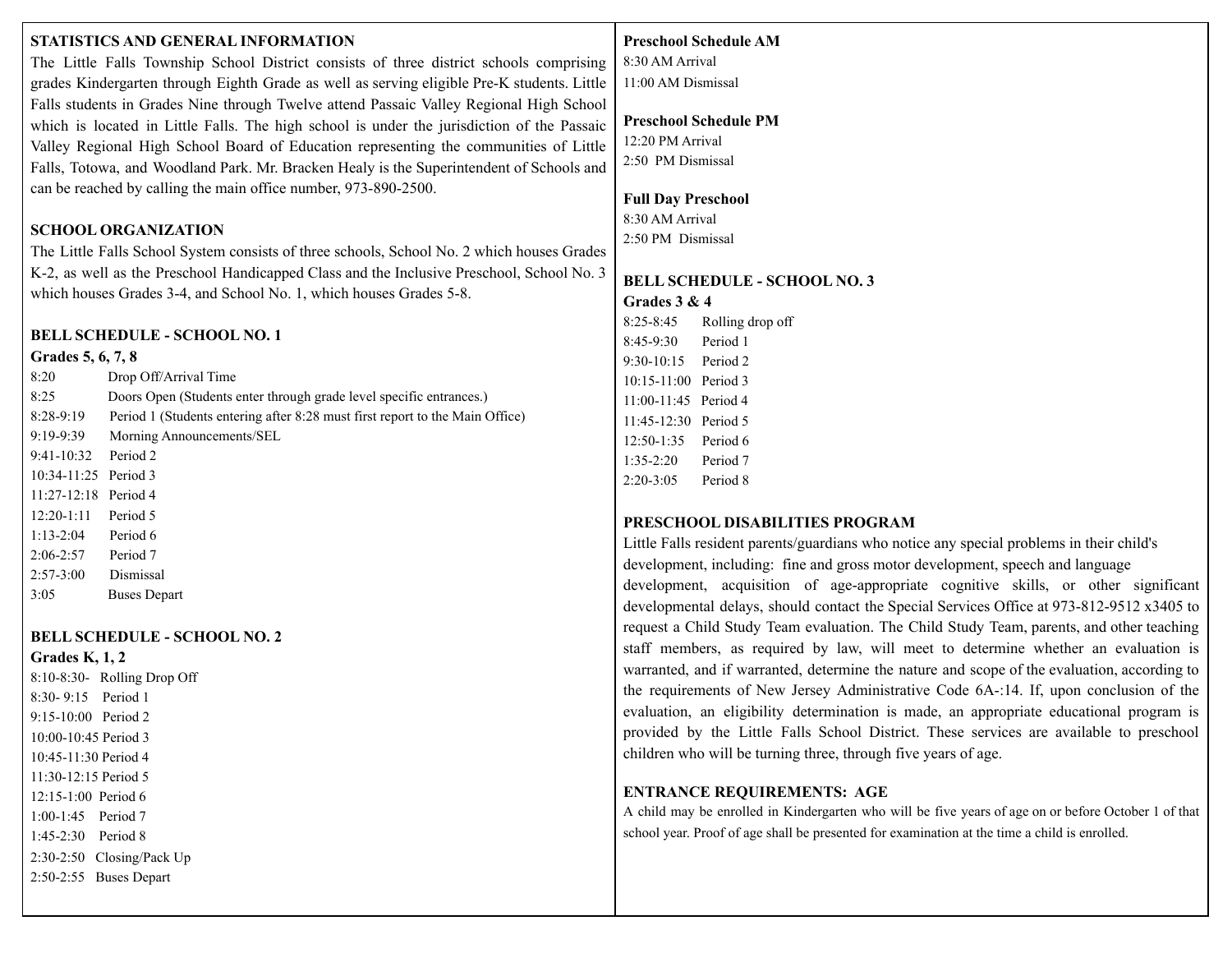#### **ABSENCE VERIFICATION PROGRAM GUIDELINES**

The Little Falls Schools conduct a mandatory **"ABSENCE VERIFICATION PROGRAM"** designed to make it more efficient and easier to report your child's absence. This program provides a dedicated telephone line in each school that is available for your use twenty-four hours a day.

In order to facilitate this process, cooperation between the school Absence Verification Officers and parents is necessary. The safety benefits of the program will be lost if parents do not follow the guidelines and call us at the appropriate time. This program is not a truancy program. It is a safety procedure and we urge all parents to give us their cooperation by making the calls promptly and conscientiously. For your convenience, the guidelines for our Absence Verification Program are noted below. **Please keep these instructions and telephone numbers for future reference.**

#### **LITTLE FALLS SCHOOLS ABSENCE VERIFICATION PROGRAM GUIDELINES**

**The Absence Verification Program call numbers are noted below: School #1 – 973-256-1033 School #2 – 973-256-1386 School #3 – 973-812-9512**

\*Please note these numbers are the school's telephone numbers. Please follow the prompt messages.

The voice mail system will be in operation **twenty-four hours a day.** If your child/children will be absent on the next day of school, call the absence verification number and report the following information in the order in which it is given below. Parents are requested to call before 8:30 a.m.:

When you call you will hear a voice that will say: "Absence Verification Program." After the beep, please state:

a. Grade

- b. Child's first and last name
- c. Duration of absence
- d. Reason for absence, date(s) of absence

In the case of a multiple absence that continues beyond the dates that you have given, you should call the absence verification number for your child's school and report the continuation of the absence. A note is still required upon return of your child to school as attendance verification. Please be reminded that messages must be from the parent or legal guardian, as student messages continue to be unacceptable.

**Do not** leave any other message on the voice mail. If you have not called and your child is absent, Mrs. Abboud, Mrs. O'Jeda, or Mrs. Hamilton, our Absence Verification Officers, will then call you at home or business to verify the absence. We will continue to call until 10:00 a.m. If we cannot verify the whereabouts of your child by this time, we will telephone the Little Falls Police Department to report that your child is missing and ask them to investigate.

#### **LATE ARRIVALAND EARLY DISMISSAL - see Policy 5230**

It is necessary that a pupil be in attendance throughout the school day in order to benefit fully from the educational program of the district. The Board of Education recognizes, however, that from time to time compelling circumstances will require that a pupil be late to school or dismissed before the end of the school day. A pupil may be excused during the school session for good cause acceptable to the principal, and approved by him/her on receipt of a signed request from the parent or guardian. The excuse requests shall be kept on file in the principal's office. Any pupil who is reporting late to school must report to the principal's office. A note regarding the late arrival, signed by the parent/guardian, must be presented upon arrival. Chronic lateness of an unacceptable nature will result in disciplinary consequences. No pupil shall be permitted to leave the school before the close of the school day unless met in the school office by a parent or a person authorized by the parents to act on his/her behalf.

#### **5200- ATTENDANCE**

In accordance with the provisions of N.J.S.A. 18A:38-25, every parent, guardian, or other person having control and custody of a child between the ages of six and sixteen shall cause the child to regularly attend school. The Board of Education requires students enrolled in the school district attend school regularly in accordance with the laws of the State.

In accordance with the provisions of N.J.A.C. 6A:16-7.6 and for the purposes of this Policy and Regulation 5200, a student's absence from school will be excused, or unexcused that counts toward truancy.

Students that are absent from school for any reason are responsible for the completion of assignments missed because of their absence. A student who is absent from school for observing a religious holiday shall not be deprived of any award, eligibility, or opportunity to compete for any award, or deprived of the right to take an alternate test or examination that was missed because of the absence provided there is a written excuse of such absence signed by the parent.

Prolonged or repeated absences, excused or unexcused, from school or from class, deprive students of the educational and classroom experiences deemed essential to learning and may result in retention at grade level or loss of credit or removal from a course that would count toward the high school diploma in accordance with policies of this Board.

Students shall be subjected to the school district's response for unexcused absences that count toward truancy during the school year as outlined in N.J.A.C. 6A:16-7.6(a)4 and Regulation 5200.

Unexcused absences from school or from classes within the school day may subject a student to consequences that may include the denial of a student's participation in co-curricular activities and/or athletic competition. Repeated absences from school interfere with efforts of this Board and its staff in the maintenance of good order and the continuity of classroom instruction and such absences may result in the removal of the student from a class or course of study.

The Superintendent shall calculate and monitor the average daily attendance rate for the district and for each school in the district. Whenever the average daily attendance rate does not meet the New Jersey Department of Education requirements the Superintendent or designee shall develop a district improvement plan to improve student attendance pursuant to N.J.A.C. 6A:30-5.2.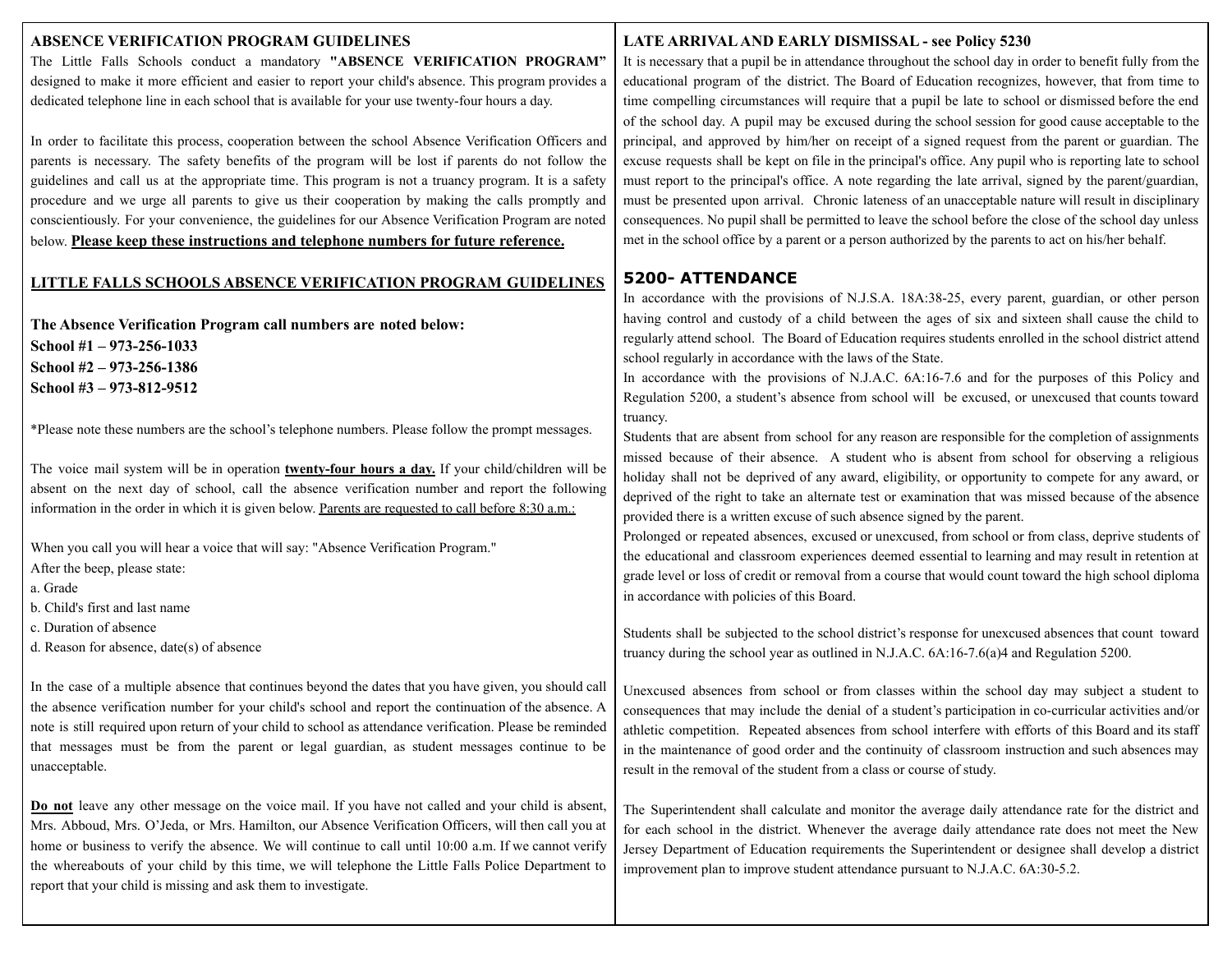| HARASSMENT, INTIMIDATION, AND BULLYING (HIB) |                           |                    |  |  |
|----------------------------------------------|---------------------------|--------------------|--|--|
| <b>HIB Coordinator: James Schoeneich</b>     | jschoeneich@lfschools.org | 973-256-1033 x2104 |  |  |
| HIB Specialist School #1: Mary Budd          | mbudd@lfschools.org       | 973-256-1033 x1126 |  |  |
| HIB Specialist School #2: Kelly Davis        | kdavis@lfschools.org      | 973-812-9512 x3101 |  |  |
| <b>HIB Specialist School #3: Matt Rohllf</b> | mrohllf@lfschools.org     | 973-812-9512 x3102 |  |  |

# **TRANSPORTATION - see Policy 8600**

The Board will provide transportation to and from school for elementary school pupils who live more than two (2) miles from their public school of attendance.

The Board will transport disabled pupils in accordance with N.J.S.A. 18A:46-1 et seq. and Policy No. 8670.

# **BUS RULES FOR TRANSPORTED STUDENTS**

\*Be on time for your bus (10 minutes prior is recommended).

- \*Wait at the designated stop stay out of the street and please respect people's property.
- \*Only approach the bus when it comes to a complete stop.

\*Buckle your seatbelt – **IT'S THE LAW**.

- \*Remain seated while the bus is in motion and during loading and discharging of other student passengers.
- \*Keep your head, arms and belongings inside the bus at all times.
- \*Eating and drinking are prohibited on the school bus.
- \*Keep the aisles completely clear.
- \*Respect the bus property and equipment.
- \*Do not distract the bus driver by loud noises or horseplay.
- \*Be absolutely quiet at railroad crossing stops.
- \*Be alert to emergency warnings and instructions from the driver/aide.
- \*In case of a road emergency, remain inside the bus and wait for instructions from the driver and/or attendant.
- \*If you must cross the road, do so at least 10 feet in front of the bus quickly and orderly, and only after checking traffic from both directions and while the red school bus lights are flashing.

\*Temporary switching of buses or bus stops, i.e. for "play/study dates", will not be permitted.

\***Remember that the driver can pick up/discharge passengers ONLY at regular bus stops authorized by the Board of Education Office.**

# \***Changes cannot be made to your child's assigned bus stop without the approval of the Board of Education Office.**

\*Failure to adhere to bus rules may result in disciplinary action by the School Principal which may include suspension of transportation privileges.

# **GENERAL RULE INFRACTIONS**

The following rule infractions shall result in one, or any combination of the disciplinary actions listed below being taken, depending upon the frequency and/or degree of the infraction.

# **Rule infractions:**

- \* Tardiness
- \* Use of profane language
- \* Class disruption
- \* Defiant and insubordinate behavior
- \* Lunchroom misbehavior
- \* Playground misbehavior
- \* Bus misbehavior
- \* Gum chewing or eating candy
- \* Throwing snowballs or other objects
- \* Disturbing school neighbors
- \* Other inappropriate behavior deemed serious enough by the principal

# **Disciplinary Actions:**

- \* Counseling/discipline session with teacher
- \* Teacher notifying the parent/guardian
- \* Counseling/discipline session with the building principal
- \* Building principal notifying the parent/guardian
- \* Loss of recess
- \* After School Administrative Detention
- \* Other actions deemed warranted by the building principal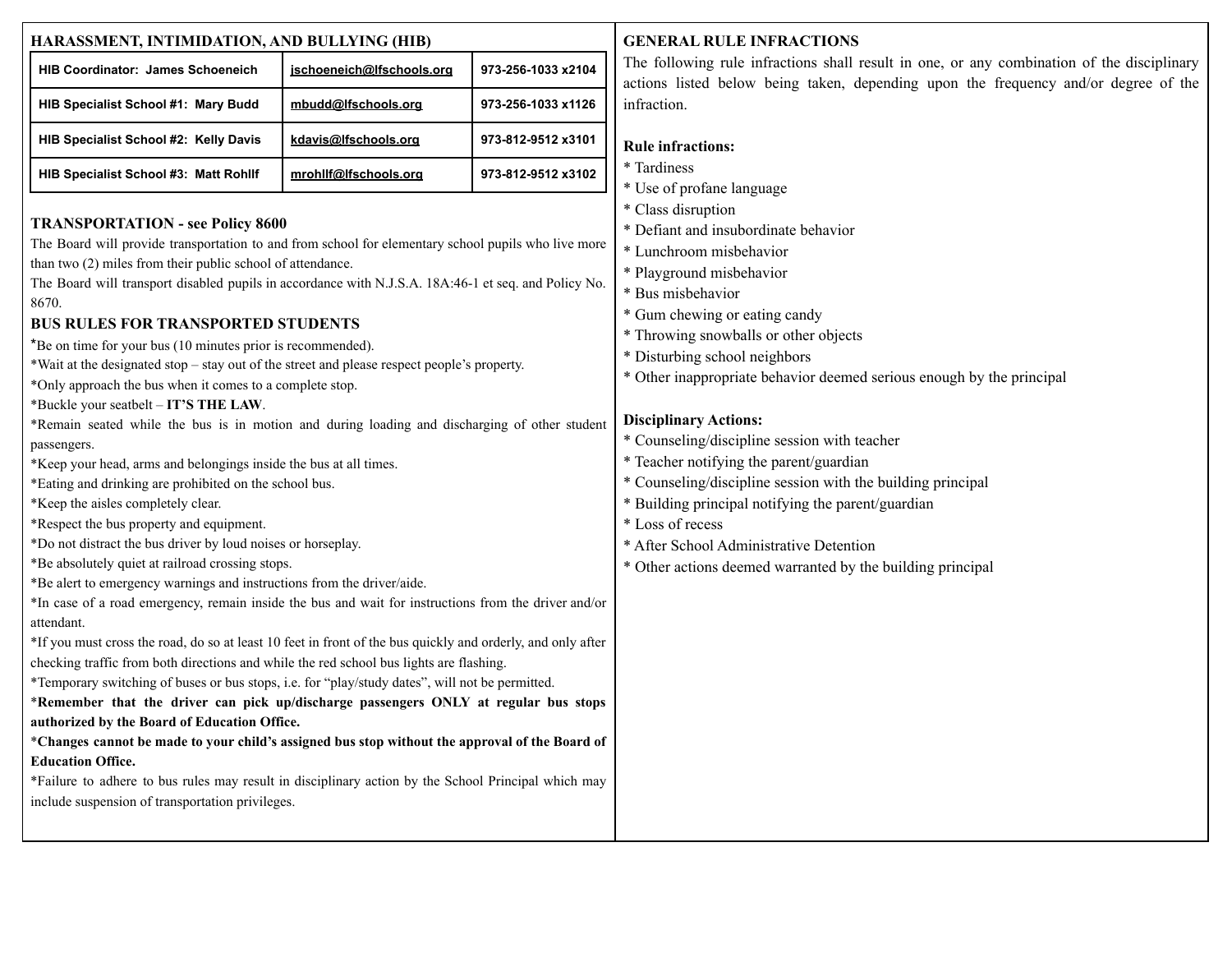# **SCHOOL SUSPENSION**

The following infractions can result in out-of-school suspension for a period not to exceed ten (10) school days:

\* Repeated "General Rule Infractions"

\* Possession, use or distribution of any controlled dangerous substance prohibited by law; alcoholic beverages; any prescription or patent drug except those for which permission to use has been authorized by a licensed physician and approved by the parent or guardian.

\* Striking or threatening a teacher, school employee or fellow student

- \* Stealing
- \* Fighting
- \* Causing or attempting to cause damage to school property
- \* Turning in a false fire alarm or calling in a bomb threat
- \* Using or having possession of a dangerous weapon or fireworks
- \* Smoking
- \* Truancy
- \* Cutting of class

# **SCHOOL SUSPENSIONS GRADES Pre K- 2**

P.L. 2016, Chapter 45, signed into law, September 16, 2016, places limits on out-of-school suspensions and expulsions beginning the 2016-2017 school year in school districts and charter schools as follows:

Students in Grades **K-2** shall not be expelled from school, except as provided pursuant to the "Zero Tolerance for Guns Act," P.L. 1995. **K-2** students shall not receive an out-of-school suspension, except when the suspension is based on conduct that is of a violent or sexual nature and endangers others. Students in preschool shall not be suspended and shall not be expelled, except as provided pursuant to the "Zero Tolerance for Guns Act," P.L. 1995.

**Note**: An out-of-school suspended student is prohibited from attending classes or school sponsored activities and may not appear on school grounds. These rules and the District code of conduct provide a framework for expected and appropriate behavior for ALL of our students. Teachers will review and model the school rules as they establish classroom rules at the start of the school year. In addition the children will be asked to sign a behavior contract, pledging to do their best to follow these rules. Be sure to review these rules at home with your child at different times during the school year. The goal is to help the children understand and internalize the high expectations we ALL hold for behavior and academic work. All faculty and staff will ensure that these rules are followed in the classrooms, hallways, cafeteria and playground of Little Falls School No 2. We appreciate the support we get from home as we work together to help our young students learn and display appropriate social and learning behaviors. Our goal is to maintain the safe, calm and caring feeling of the school at all times.

# **PUPIL PROGRESS REPORTS**

The Board of Education believes that the cooperation of school and home is a vital ingredient to the growth and education of the total child. The Board recognizes its responsibility to keep parents informed of pupil welfare and progress in school.

The Little Falls Schools provide a system of reporting pupil progress which shall include report cards and parent conferences with teachers in Grades Kindergarten through Eight.

The teaching staff will ensure that both the pupil and parents/guardians receive ample warning of a pending grade of "failure."

Report cards will be sent home at various intervals during the school year, consisting of three of four marking periods depending upon the school your child is in.

# **HOMEWORK**

The Board of Education acknowledges the educational validity of work assigned to pupils for completion outside the classroom as an adjunct to and extension and follow-up of the instructional program of the schools.

The emphasis in homework assignments should be placed on the value of the assignment for the individual child with due consideration to:

- 1. Strengthening basic skills
- 2. Extending classroom learning
- 3. Stimulating and furthering interests
- 4. Reinforcing independent study skills

5. Developing initiative, responsibility and self-direction

Homework is an essential part of our school; it is considered in determining a pupil's progress report grades.

# **STUDENT RECORDS**

The policy of the Board of Education as authorized by NJSA 18A:36-19; NJAC 6:3.1-2.6 allows parents and legal guardians access to pupil records. If you would like to review your child's school records, please call your child's principal to arrange a mutually convenient appointment. Child Study Team records are kept in the Office of the Supervisor of Special Services with copies secured in other appropriate locations in School #1, School #2, and School #3.

# **COMMUNITY INVOLVEMENT FOR TITLE IV**

The LEA has a teacher representative serving on the Little Falls Municipal Alliance, as well as representation by our Social Worker, Substance Abuse Coordinator, and Guidance Counselor at community and statewide conferences related to drug and violence prevention. Additional efforts are coordinated through the support of a Student Assistance Counselor from Passaic Valley Regional High School who works in consultation with our staff. District services to students will be coordinated among local law enforcement agencies, LEAD program officers, the Passaic County Council on Alcoholism and Drug Abuse Prevention, the Child Assault Program, and the Little Falls Municipal Alliance to initiate both student and parent workshops to disseminate relevant information and address community-wide goals for drug abuse and violence prevention.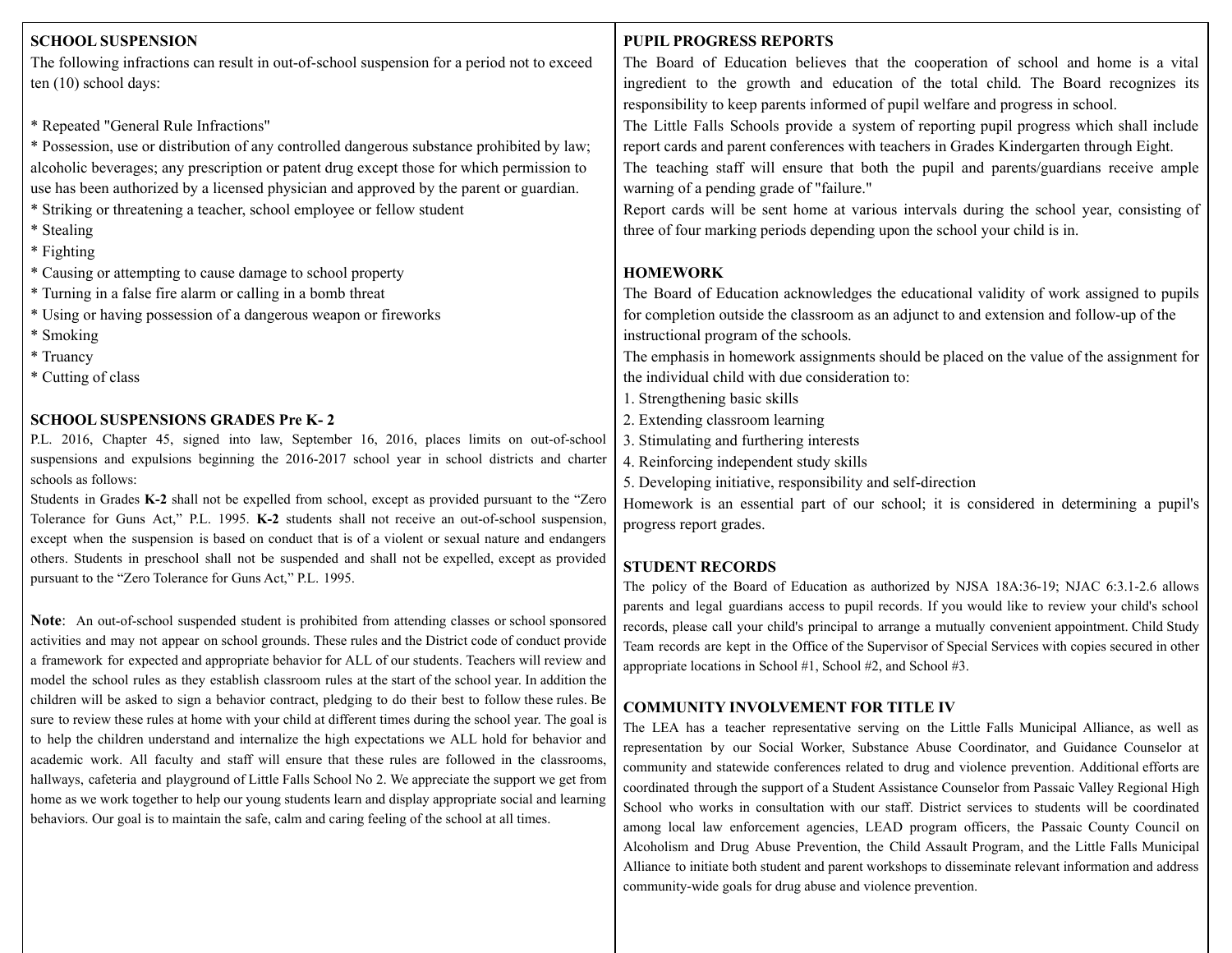# **IMMUNIZATION**

New Jersey Minimum Immunization Requirements for Kindergarten - Grade 12 N.J.A.C. 8:57-4 Immunization of Pupils in School

Guide for checking compliance

Step 1: Each child attending/enrolling must present documentation of immunizations or valid medical or religious exemption to vaccines. In order to allow a child to enter school, he/she must have at least one dose of each age-appropriate required vaccine.

Step 2: Determine child's present grade level.

Step 3: Compare the child's record with the requirements listed on the chart below.

| Grade                      | <b>DTaP</b>                                                  | <b>IPV</b>                                                                                            | <b>MMR</b> | Varicella                                                              | Hep. B  | Men.                                                                                                                         | Tdap                                                       |
|----------------------------|--------------------------------------------------------------|-------------------------------------------------------------------------------------------------------|------------|------------------------------------------------------------------------|---------|------------------------------------------------------------------------------------------------------------------------------|------------------------------------------------------------|
| $K-1st$                    | 4 doses<br>with one<br>on or<br>after the<br>4th<br>birthday | A total of<br>3 doses<br>with one<br>of these<br>doses<br>given on<br>or after<br>the 4th<br>birthday | 2 doses    | 1 dose                                                                 | 3 doses | None                                                                                                                         | None                                                       |
| $2nd-5th$                  | 3 doses                                                      | 3 doses                                                                                               | 2 doses    | 1 dose                                                                 | 3 doses | None                                                                                                                         | None                                                       |
| 6th grade<br>and<br>higher | 3 doses                                                      | 3 doses                                                                                               | 2 doses    | 1 dose<br>required<br>for<br>children<br>born on<br>or after<br>1/1/98 | 3 doses | 1 dose<br>required<br>for<br>children<br>born on<br>or after<br>1/1/97<br>given no<br>earlier<br>than ten<br>years of<br>age | 1 dose<br>for<br>children<br>born on<br>or after<br>1/1/97 |

*\*taken from NJHEALTH New Jersey Department of Health*POLICY

# **CHILD STUDY TEAM**

In accordance with New Jersey Administrative Code 6:14 et. seq. (N.J.A.C. 6:14), the Child Study Team (CST) is composed of a school social worker, school psychologist, learning disabilities teacher/consultant and as appropriate, a speech/language specialist. The role of the CST is twofold: first, to work with teachers and parents in providing instructional strategies and techniques to help all children learn and second, to evaluate students and assess their need for special education services according to the regulations set forth in N.J.A.C. 6:214 et. seq. when necessary. All CST folders are secured in the Supervisor of Special Services Office in School No.3.

Parents/Guardians wishing to review their child's CST folder or request a copy of N.J.A.C. 6:14 ET. Seq. may do so by contacting the Supervisor of Special Services.

# **SPECIAL SERVICES**

The Little Falls Township Public Schools offer a wide array of special services, Preschool through Grade 8, which are individualized to meet the varied needs of one or more segments of the school population.

# **PRESCHOOL DISABLED PROGRAM**

Children who turn three years of age, and who exhibit developmental delays and/or speech/language difficulties, may be eligible for preschool special education services. Information concerning this program may be obtained from the Supervisor of Special Services.

# **ENGLISH AS A SECOND LANGUAGE**

Some students enter the Little Falls Schools with a limited English proficiency. All students are carefully screened upon reporting for school and those students found to be in need of services will receive them from an ESL provider.

# **BASIC SKILLS IMPROVEMENT PROGRAM (BSIP)**

The Basic Skills Improvement Program (BSIP) provides support for students in the district who do not meet the school district's established minimum level of proficiency in reading, math and/or written language. Basic Skills instruction is tailored to each individual child's needs. Programs may be offered before and after school or during the school day.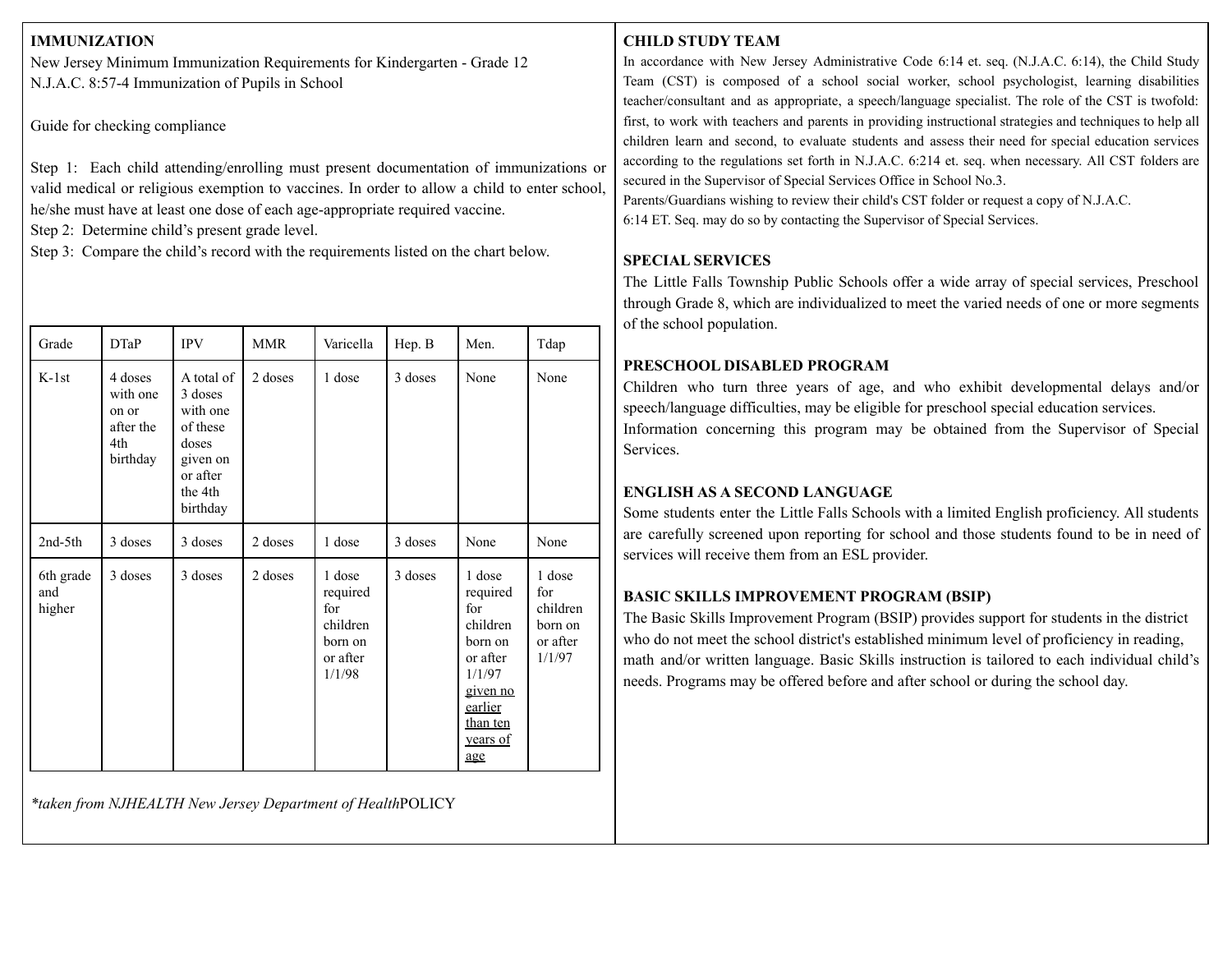#### **SPECIAL EDUCATION PARENT ADVISORY COUNCIL (SEPAC)**

The Special Education Parent Advisory Council (SEPAC) is coordinated by the Supervisor of Special Services, and will meet throughout the year to discuss issues related to special needs students. Guest speakers, rap sessions, panel discussions and videotapes will serve to educate and provide valuable information to group members.

The Special Education Parent Advisory Council (SEPAC) is open to all parents and teachers. Announcements will be mailed home with dates and topics.

# **GIFTED AND TALENTED PROGRAM**

The Gifted and Talented Program provides identified students with a broad range of learning experiences and opportunities in all subject matters in order to build the well rounded student. Gifted students are those with an exceptional talent who perform or show the potential for performing at extraordinarily high levels of accomplishment when compared with others their age. Assessments are conducted at the end of 3rd and 6th grade to evaluate each student's eligibility and determine individual's program entry and exit. Our Gifted and Talented Curriculum is a living curriculum that is often determined by the learner and their interests and special talents that is then tailored to the needs of the students. The Gifted and Talented students work with the VEX Robotics, NAO Robot programming, STEAM activities, computer coding, mock trials, picture book writing, the list is endless and knows no boundaries. If the students have an interest we provide the tools and resources for them to grow and explore. The students also take part in activities and events such as the Law Fair, the Buehler Challenger and Science Center, Symposium for the Arts, Montclair University outreach program as well as participating in Passaic County Gifted and Talented events. The events are part of the Passaic County Gifted and Talented Consortium where they compete in such things as Quiz Bowls, Battle of the Books, Geography Bees, Math Day, Technology Day and STEAM Days.

# **HOME INSTRUCTION**

Home Instruction will be provided to those students whose absences for an illness exceed ten consecutive school days. A doctor's note stating the approximate duration of the illness must accompany all requests for this service.

Home Instruction will be provided for a minimum of five hours per week and up to 10 hours for a classified student, generally distributed over a three day period of time. A certified teacher will deliver these services in cooperation with the classroom teacher who will provide materials.

Parents/Guardians should contact the Supervisor of Special Services should the service become necessary.

# **SERVICES UNDER SECTION 504**

Section 504 is part of the Rehabilitation Act of 1973, which applies to all persons with disability. A student who may potentially qualify for a 504 plan must have a mental, or physical impairment, which substantially limits one or more of a student's major life activities. Common examples include, but are not limited to, such things as communicable diseases (HIV,TB), medical conditions (Attention Deficit Hyperactivity Disorder, asthma, allergies, diabetes,heart disease, seizure disorders, traumatic brain injury, etc.), temporary medical conditions due to illness or accident, and psychological disorders.

If you believe that your child may need special accommodations or services in the regular classroom in order to participate in the day-to-day school program, the District will consider the medical diagnosis, and evaluate the student's condition and reach a determination as to whether the student is eligible under the 504 Guidelines. Students do not need to be classified in order to receive services, as Section 504 falls under the responsibility of the regular education program. If you have any questions regarding Section 504 services or procedures, please contact your child's building principal.

# **STANDARDIZED TESTING PROGRAM**

In order to evaluate our curriculum and the success of our students in achieving our program goals, it is necessary to administer various standardized tests during the school year. The listing of particular tests, grade levels, and times of year for administration can be found on the district calendar section on the website. It is important that all students be involved in the testing programs, and parents are asked to schedule medical and dental appointments, etc. around these dates since these tests are usually administered over a number of days. All testing program results are evaluated and the results are used to help improve our general school program. They are also used to evaluate individual pupil needs and growth. Individual results of these tests will be shared with parents during the school year.

# **FAMILY LIFE EDUCATION**

The Little Falls Public Schools provide a Family Life Education Curriculum in Grades K-8. This curriculum is sequential in structure and utilizes materials found in the Health and Science Programs.

Parents/Guardians not wishing to have their child participate in this program may complete a form obtainable through the office of the building principals. Parents wishing to view the materials incorporated in the Family Life Curriculum may do so by contacting the office of their child's principal.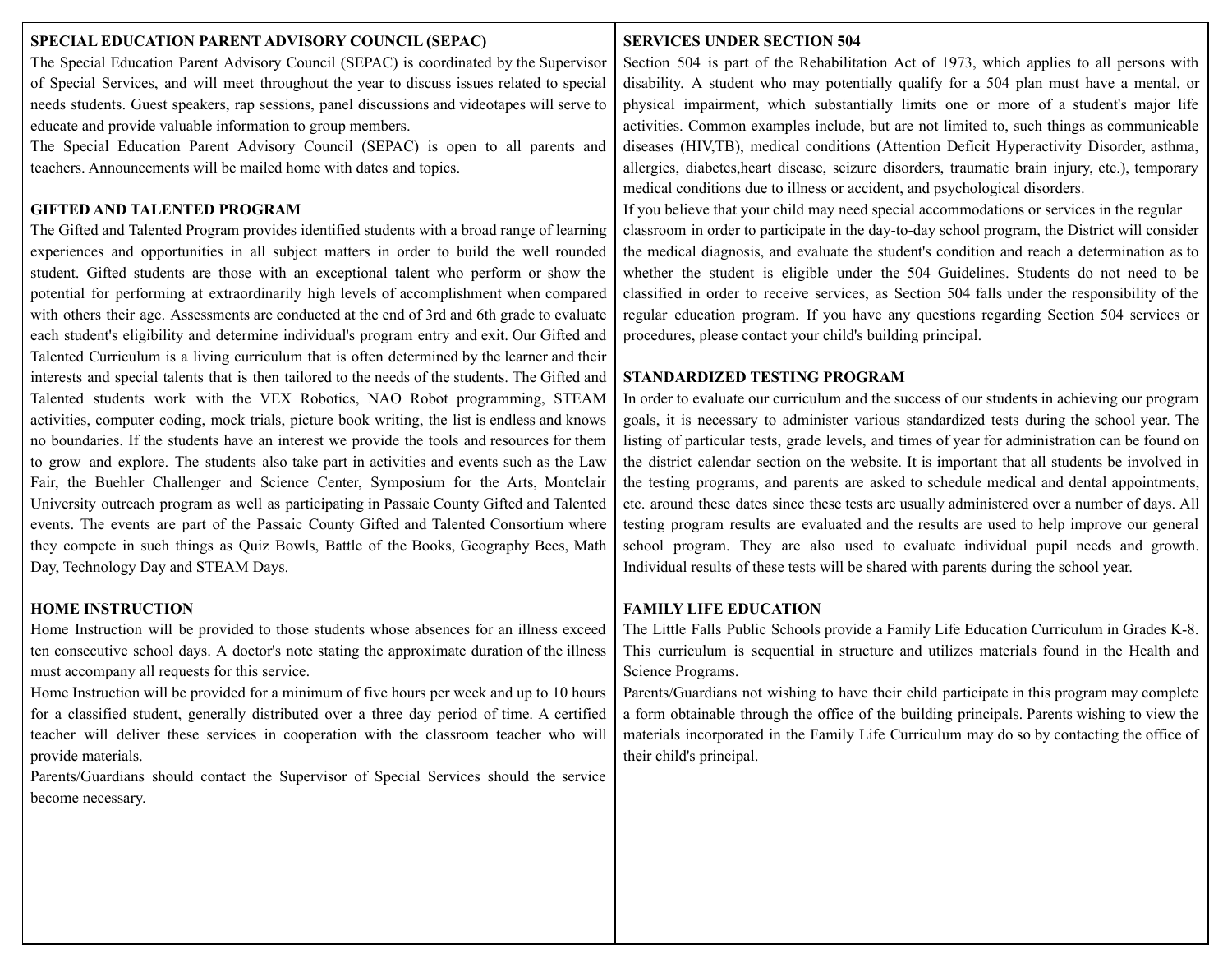# **SCHOOL CLOSING**

During inclement weather schools may be closed for the day. In case of school closings due to inclement weather, the following procedures will be followed:

1. Automated phone message

2. Posted on District web page www.lfschools.org

3. Posted on District Twitter Page

In case of any other unusual emergency which would require the closing of schools, we will use the Realtime Notification System.

# **EARLY CLOSING DURING SCHOOL DAY**

In case of an unusual emergency (hazardous weather conditions, heating problems, etc.), it might be necessary to send your child home from school early. This would only take place on a rare occasion, if needed. You should advise your child of a procedure to follow during these emergencies. Also, please complete the form sent home by the school listing addresses and phone numbers etc. of individuals that should be contacted. Arrangements of this nature are the responsibility of the parent since bus assignments and stops will remain the same. Please be certain that the emergency procedures you review with your child are consistent with the information provided on the form mentioned above. Review procedures periodically. If there are any changes in the information, please notify the school. In the event of an emergency closing during the day, we will use the Realtime Notification System. Therefore, there should be no need for parents to call the school. To receive this call you must fill out the form which will be provided at the beginning of the school year.

There will be **no PM preschool** if there is an early closing **due to inclement weather**.

# **DELAYED OPENING PROCEDURE**

1. If there are ice and/or snow conditions which are considered hazardous to such an extent as to seriously hinder the opening of school, parents and staff will be notified of a 1 hour delayed opening in the same manner as a school closing.

2. In a delayed opening situation, all staff should report one and a half hours (90 minutes) later than their regularly scheduled time. School buses will arrive at stops approximately one and a half hours (90 minutes) later than their regularly scheduled time.

3. If a delayed opening is scheduled and there is no significant improvement in weather conditions, the announcement to delay the opening of school may be changed to the closing of school through the usual channels which include the phone chain and radio announcements.

3. There will be **no Preschool AM** class during a delayed opening.

4. If a delayed opening occurs and weather conditions deteriorate while school is in session, procedures for an early closing may be implemented.

5. **Please note:** If school is open and the parent/guardian elects to keep his/her child home at their own discretion, he/she should follow all the normal procedures for reporting absenteeism. When a student returns to school following any lateness or absence, a note must be sent to the child's homeroom teacher explaining the reason for lateness or absence.

# **DRIVING PROCEDURES FOR PARENTS**

#### **SCHOOL NO. 1**

Students should be dropped off to the School No. 1 playground at 8:20am and will be permitted to enter the school building at 8:25 am. All drop offs must be made on either Stanley Street, Ridge Avenue, or Walnut Street. For safety purposes, students should not be dropped off on Stevens Avenue prior to 8:28am.

## **SCHOOL NO. 2**

1. **Rolling Drop off** is from 8:10am-8:30am, parents may park in the **parent parking lot** located on **De Young Drive. Please walk your child to their assigned door as they will enter there. If parking on Morningside Circle and utilizing the path for drop off students will also enter through their assigned door.**

3. **Preschool AM Drop Off** is at **8:30 am**. Students are to be brought to their classroom door which is located on the blacktop next to the nurse's office.

4. **Preschool PM Drop Off** is at **12:20**. Students are to be brought to the **large map** on the blacktop. Staff will meet students there and escort the children to their classroom. Please do not leave students until staff arrives.

3. Observe the **NO PARKING OR STANDING** signs along school property on Long Hill Road and **NEVER** pick up or drop off children on this busy street.

4. **Never** leave your child across the street from the school entrance where he/she would have to cross Long Hill Road.

5. When parking to drop off or pick up students, parents must use the **new parent parking lot located on De Young Drive**.

# **SCHOOL NO. 3**

Families are welcome to drop-off their child at the Garrabrant Avenue gate between 8:25-8:45. Please do not drop your child off prior to 8:25. This is a drive-up and it is helpful if your child is seated on the passenger side of the car so they may get out as safely as possible. For pick-up at dismissal, please park your car along the surrounding streets and come to the playground to pick up your child.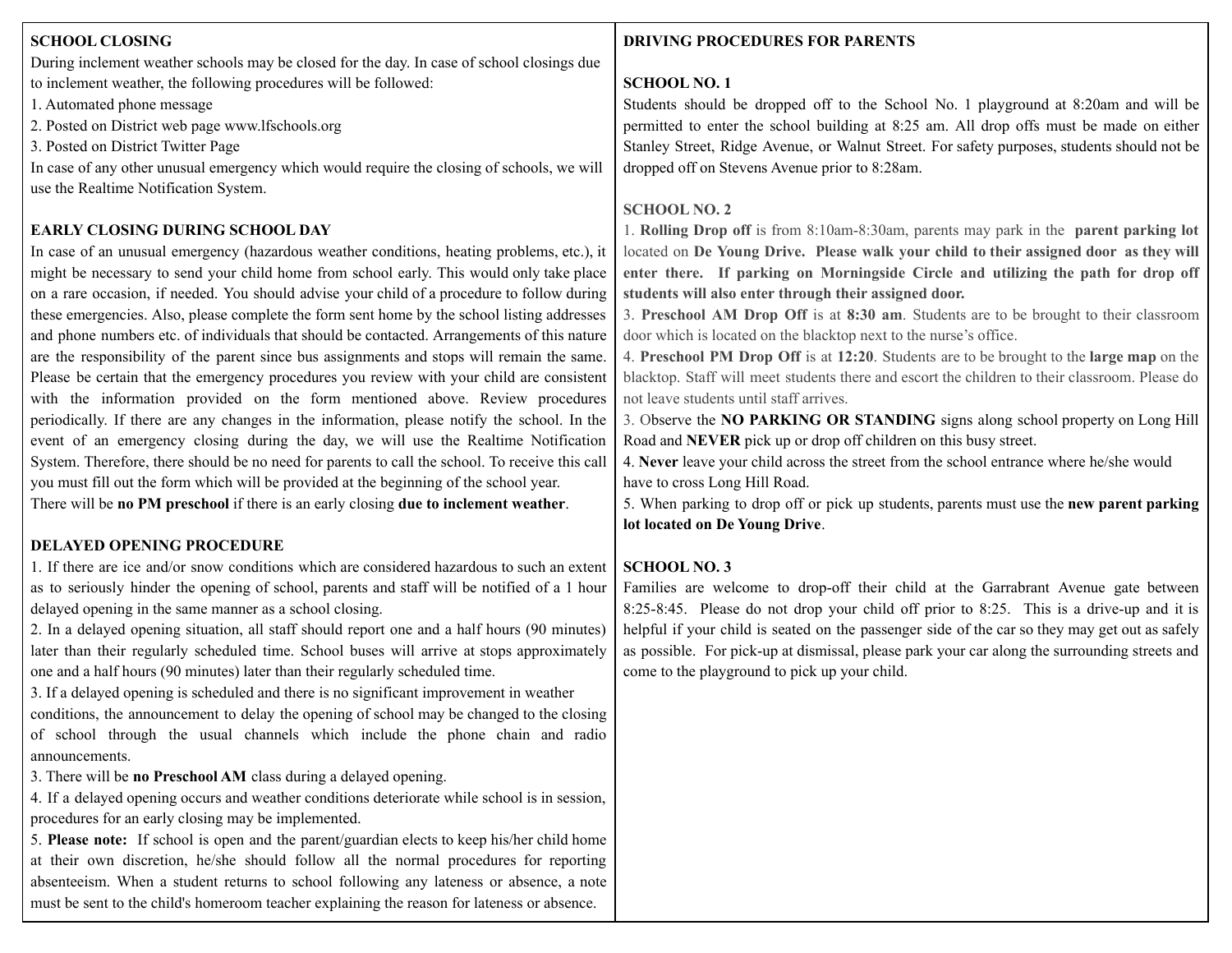#### **FIELD TRIPS**

The Little Falls Schools utilize field trips as a valuable extension of its curriculum. Field trips are carefully planned and integrated with the curriculum. Such trips supplement and enrich classroom instruction by providing experiences in an environment outside the classroom. Pupils on field trips remain under the supervision of the Board of Education and are subject to its rules and regulations. Students are not excused from school on class trip days. Permission slips are sent home relative to each trip. These permission slips must be signed by the parent/guardian before the pupil is permitted to participate in the field trip experience. The Board may authorize field trips for which all or part of the costs are born by the pupil's parents or guardian, except that no pupil in a special education class or pupil unable to pay the costs assessed shall be prohibited from attending a field trip.

# **PUPIL RIGHT TO PRIVACY**

The Board of Education recognizes that a pupil's right to privacy may not be violated by unreasonable search and seizure and directs that no pupil be searched without reason or in an unreasonable manner. In order to protect your child and to assure his/her well-being, the school authorities reserve the right to search students' lockers, desks, etc., as per Little Falls Board of Education Policy. While we do not anticipate the need to conduct searches, it is important for students and parents to be aware that lockers, desks, etc., are, in fact, school property and not the property of the individual student.

#### **HEALTH EXAMINATIONS**

New students entering the school district must have a physical exam done not more than 365 days prior to entry into the district. Tuberculosis testing may also be done as in accordance with New Jersey State law.

The Little Falls School District recommends the importance of a physical examination at least once during each of the student's developmental stages:

Early childhood (Preschool through Grade 3)

Pre-adolescence (Grades 4 through 6)

Adolescence (Grades 7 through 12)

A school employee trained in scoliosis screening shall examine every pupil between the ages of 10 and 18 biannually for scoliosis. As part of the health service program, all pupils will be screened for vision, hearing and BP. All health needs identified during the examinations are reported to the parents or guardians.

# **DRESS AND GROOMING**

The Board of Education recognizes that each pupil's mode of dress and grooming is a manifestation of personal style and individual preference. The Board will not interfere with the right of pupils and their parents to make decisions regarding the pupil's appearance except when their choices affect the educational program of the schools.

The Board authorizes the Superintendent to enforce school regulations prohibiting pupil dress or grooming practices which:

1. Present a hazard to the health or safety of the pupil himself/herself or to others in the school.

2. Materially interfere with school work, create disorder, or disrupt the educational program.

3. Cause excessive wear or damage on school property.

4. Prevent the pupil from achieving his/her educational objectives because of blocked vision or restricted movement.

Pupils in an unsatisfactory state of personal hygiene, or in an unsatisfactory or distracting condition of dress, grooming or cleanliness, shall be seen by the principal. Several specific rules relating to dress and grooming are:

1. Pupils may wear shorts; however, shorts, skirts or dresses must not be shorter than three inches above the knee. Short shorts, knee gym shorts, spandex shorts, cut-off sweats and cut-off shorts are prohibited.

2. Cut-off shirts are prohibited and midriffs may not be exposed. Mesh shirts without any appropriate shirt under

3. Clogs, flip-flops or other shoes without backs or securing straps are prohibited as they are potentially dangerous.

4. Undergarments must be covered at all times.

The principal will notify a pupil's parent/guardian in such cases as he/she deems necessary when inappropriate dress and/or grooming occurs. Parents will be asked to bring in alternative clothing in such cases.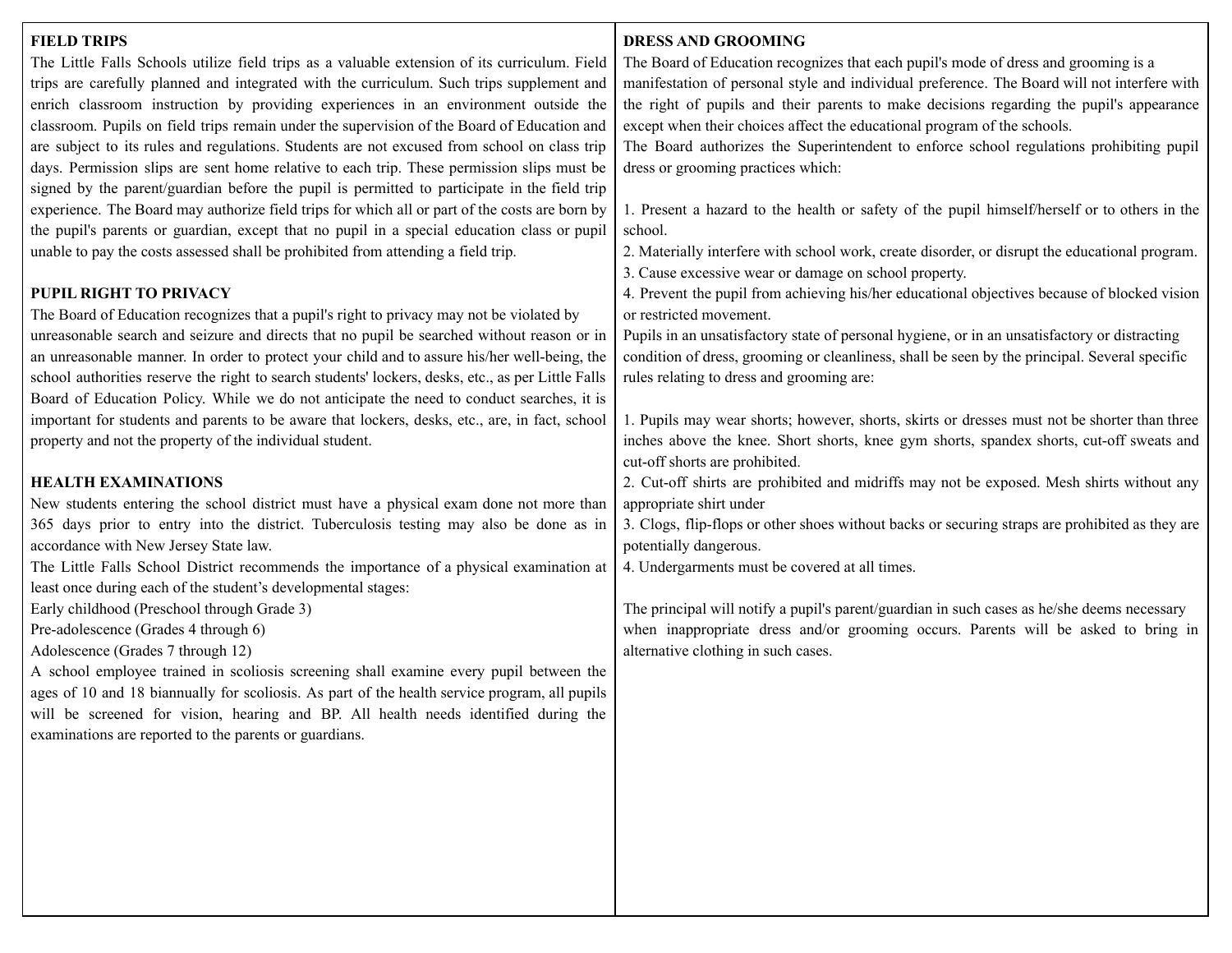### **USE OF MEDICATIONS**

The Board of Education disclaims any and all responsibility for the diagnosis and treatment of the illness of any pupil. At the same time, the Board recognizes that a pupil's attendance may be contingent upon the timely administration of medication duly prescribed by a physician. The Board will permit the dispensation of medication in school only when the pupil's health and continuing attendance in school so require and when the medication is administered in accordance with Board of Education Policy.

For purposes of Board of Education Policy, "medication" means any prescription drug or prescribed over-the-counter medicine and includes, but is not limited to, aspirin and cough drops. No medication will be administered to pupils in school except by the school nurse, another registered nurse, or the pupil's parent. Medication must be delivered to the school nurse in its original labeled container by the pupil's parent and must be accompanied by the parent's written request for its administration and by the physician's written and signed statement of the medication's name, the purpose of its administration to the specific pupil for whom it is intended, its proper timing and dosage, its possible side effects, and the time when its use will be discontinued. Medication no longer required must be promptly removed by the parent. An exception is made for pupils with asthma or another potentially life threatening illness, who shall be allowed to self-administer medication when a nurse is not physically present at the scene provided permission for such administration is on file in the office of the school nurse and that it complies with the conditions for granting permission contained in Board of Education regulations.

#### **USE OF SCHOOLS**

School facilities of this district will be made available for community purposes, provided that any such use does not interfere with the educational program of the schools or be detrimental to the community as a whole. The sole authority for granting this permission rests with the Board of Education through the Superintendent of Schools.

The procedure for securing the use of school buildings is as follows:

- 1. Obtain application blanks at the Office of the Superintendent of Schools.
- 2. Submit completed application to the Superintendent of Schools.
- 3. Any matter of special fees, conditions or instructions not covered by the application will be stated at the time the application is approved.

4. Certificate of Insurance required.

5. All groups requesting to use district facilities will be notified of the district's decision in writing.

#### **COMPLAINT PROCEDURE**

#### A. Procedural Requirement

Any complaints regarding a teacher made to any school authority by any parent, student, or other person which does, or may, influence evaluation of a teacher shall be processed according to the procedure outlined below.

#### B. Meeting with Principal

The complainant will be directed to make contact with the Principal of the school who shall meet with the teacher to apprise the teacher of the full nature of the complaint and they shall attempt to resolve the matter informally.

#### C. Procedure

#### **Step 1**

In the event a complaint is unresolved to the satisfaction of all parties, the teacher may request a conference with the complainant and the Principal to attempt to resolve the complaint.

#### **Step 2**

Any complaint unresolved at Step 1 may be submitted in writing by the complainant or the teacher to the building principal who shall forthwith forward a copy to the Superintendent. Upon receipt of the written complaint, the Superintendent shall confer with all parties.

#### **Step 3**

If the Superintendent is unable to resolve a complaint to the satisfaction of all parties concerned, at the request of the complainant or the teacher, he shall forward the results of his investigation along with his recommendation, in writing, to the Board of Education and a copy to all parties concerned. Upon receipt of the findings and recommendations of the Superintendent, and before action thereon, the Board shall afford the parties the opportunity to meet with the proper Board committee and show cause as to why the recommendations of the Superintendent should not be followed. Copies of the action taken by the Committee of the Board shall be forwarded to all Parties.

#### D. Special Education

Nothing in this procedure should be interpreted to preclude any person, on the part of a handicapped student, from pursuing resolution as described in NJAC Title 6:28- 2.6 and 2.7 at any point in the intervention process.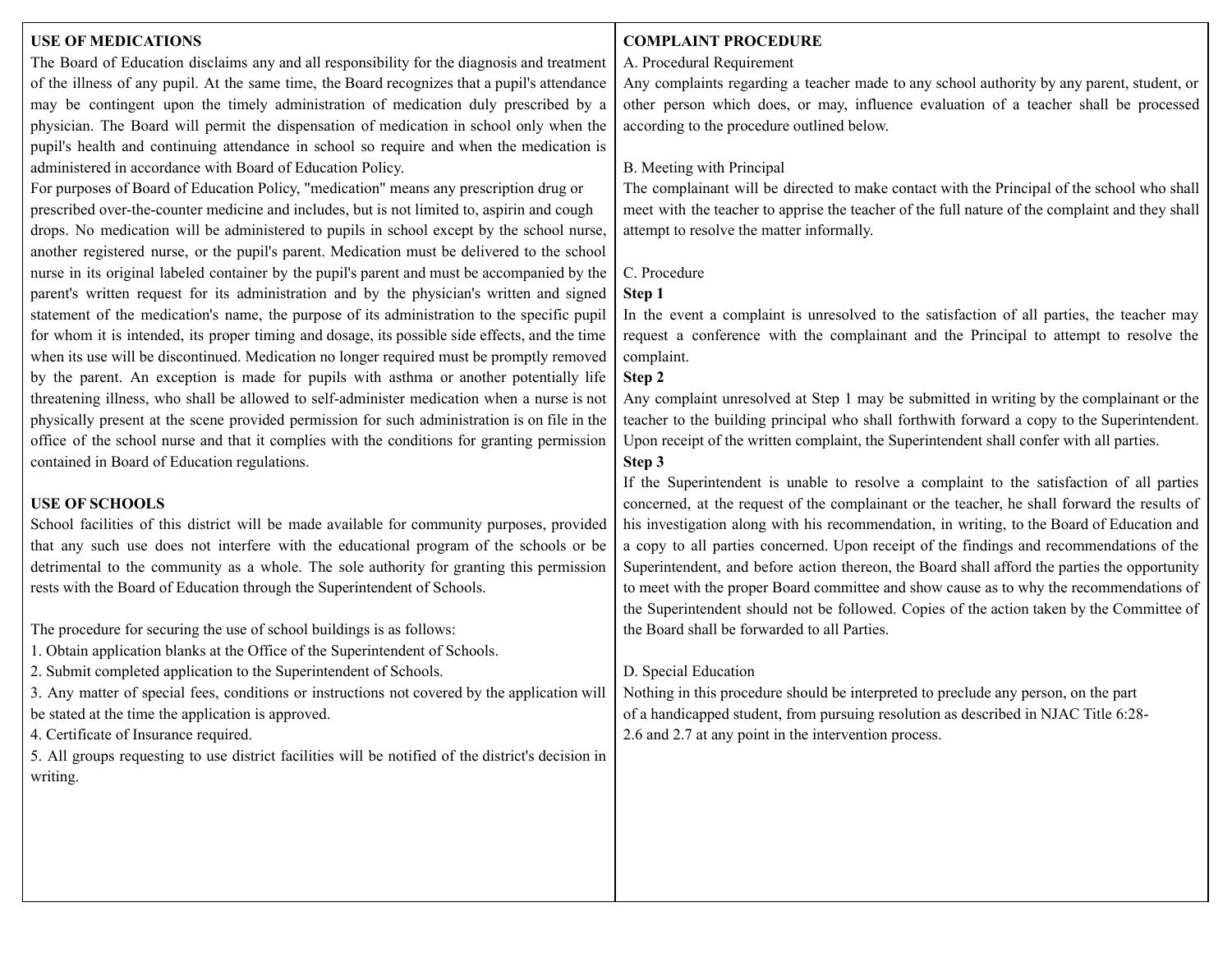# **PLAYGROUND SAFETY RULES**

# **SCHOOL NO. 1**

Adult supervision is provided during each lunch recess period. Pupils should seek out their supervisors in time of need. A nurse is on duty during each lunch/recess period.

\* Pupils are not permitted to leave the fenced-in area designated for recess and physical education activities.

If it is necessary for a pupil to go outside to get a ball or toy, the pupil should notify the supervisor on duty. The supervisor will designate who is to get the ball and the supervisor will supervise that child.

\* No forms of "contact sports", "wrestling" or "keep away" are allowed.

\* The playground equipment should be used properly. Students should take turns utilizing each station.

\* When on the playground, students are not to go outside the fenced area.

\* Kicking balls on the playground area closest to the school windows is prohibited.

\*The grass area is to be shared among students playing organized games like football, soccer, kickball, etc.

\* Use of profanity and fighting are prohibited and pupils participating in either shall be disciplined by the principal.

# **SCHOOL NO. 2**

Teachers and aides are to report to the playground promptly on the dates and times assigned at the beginning of the school year.

\* Under no circumstances may a child climb on or over a fence.

\* Balls outside the play area must be brought to the attention of the teacher on duty.

Children are to stay in the play yard unless otherwise permitted by the teacher on duty.

\* Only the homeroom assigned to the large play equipment may use it.

\* Only students with appropriate shoes will be allowed on the playground equipment, no open toe or open back shoes will be permitted.

\* All playground equipment must be used according to the rules shared with our students by the School No. 2 Staff.

\* No wrestling, football, touch football or other games involving rough physical contact are allowed. Fighting or the use of profanity will result in the loss of play yard privileges and shall be reported to the principal.

\* No snowball throwing or snowball rolling is permitted. Students should stay off any snow on the play area.

\* Children will keep their coats on unless the teacher on duty expressly allows otherwise.

\* Other than school purchased equipment, only jump ropes or soft sponge balls may be brought from home, with no exceptions. Other equipment will be confiscated.

\* Students are never allowed on the grassed areas if it is wet or snow covered.

\* Students who are in flagrant or consistent violation of the rules are to be reported to the principal.

# **SCHOOL NO. 3**

Similar to the rules stated for School No.1 and No. 2, students are expected to follow the basic rules stated by the lunch supervisors and clearly reviewed at the beginning of the school year with each class. Students are not allowed to leave the playground to retrieve any balls or toys that may go into the street. Students will leave and enter the building through their appropriate grade level doors at all times. We are SMART during recess: Safe, Mindful, Accepting, Respectful. And Truthful.

# **PARENTAL CONFERENCES**

Opportunities for Parental Conferences are scheduled during the course of the school year. If you wish to have a conference with a teacher at other times, please write a note to the teacher to arrange a date and time. Do not just "drop in" during the day as this is an interruption of the educational process. In addition, teachers require appropriate preparation for conferences in order to give the most accurate appraisal possible of the student and the work he/she is doing.

# **LOST AND FOUND**

A Lost and Found Box is maintained at each school. Students should check the box frequently for lost or misplaced articles. Unclaimed articles will be donated to charitable organizations. This is done just before Winter Recess, Spring Recess, and at the close of the school year.

# **CHECK THIS BOX OFTEN!**

# **FIRE and SAFETY DRILLS**

Fire Drills and Safety Drills are held twice a month. These drills are held at various times and under varying conditions. Sometimes exits will be purposely blocked to test student and teacher reactions. Our students are taught to leave the building quickly, quietly, and safely.

# **MISCELLANEOUS**

Visitors are required to report to the School Office to secure a visitor badge. Articles to be delivered to children during the school day should be left in the designated area outside of the office. In this way we avoid class interruptions and help ensure safety and security.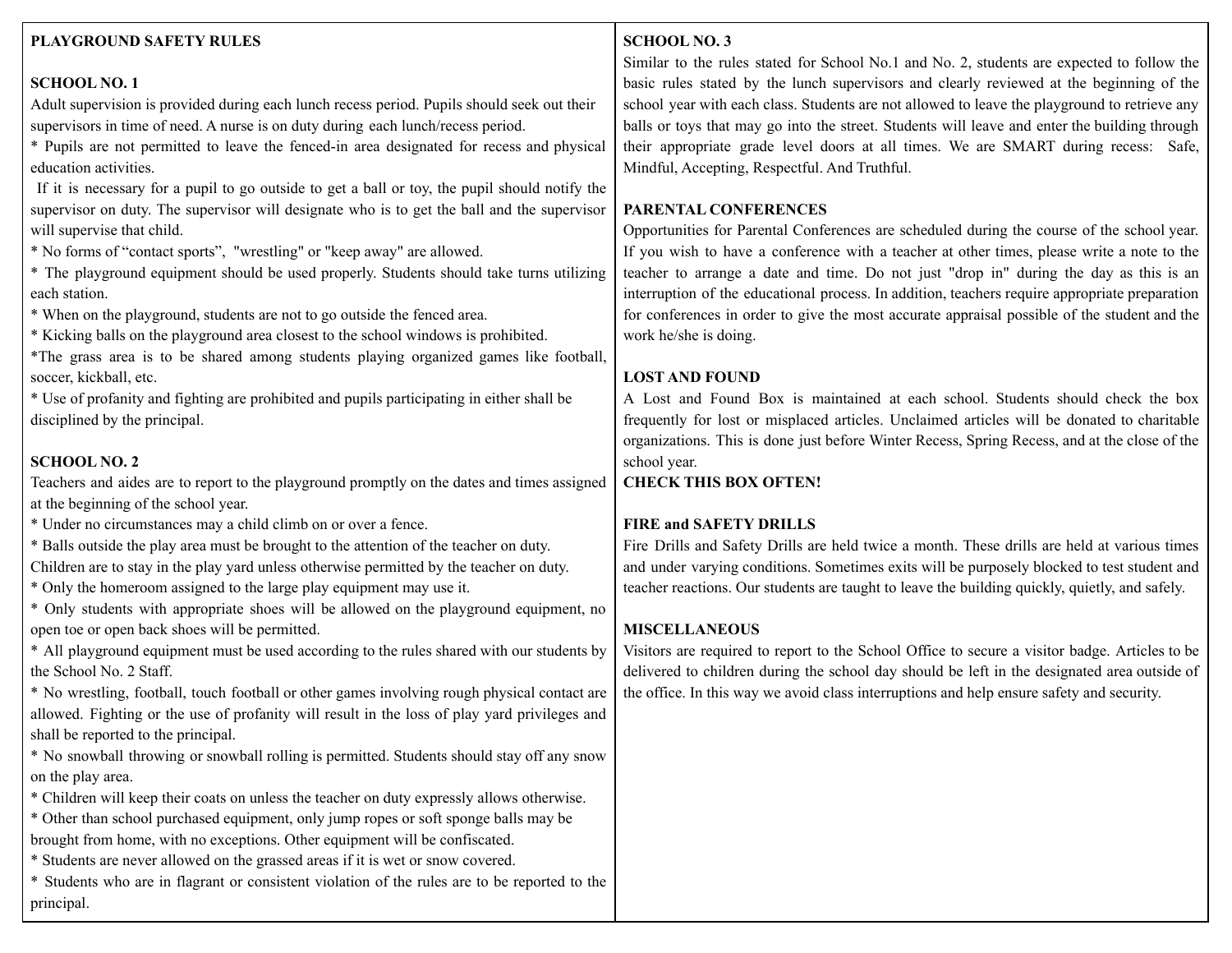#### **LITTLE FALLS TOWNSHIP PUBLIC SCHOOLS SCHOOL CALENDAR 2021-2022 IMPORTANT REMINDER**

9/1 - First Day for Staff 9/1-9/2 - Staff In-Service 9/3 - Schools Closed 9/6 - Schools Closed- Labor Day 9/8 - First Day for Students 9/14 - Single Session Day- Back to School

10/22 - Single Session Day- Staff In-Service

11/3 - Schools Closed- Staff In-Service 11/4 -11/5- Schools Closed- NJEA Teachers Convention 11/24 - Single Session Day- Thanksgiving Recess 11/25-11/26 - Schools Closed- Thanksgiving Recess

12/23 - Single Session Day- Winter Recess 12/24-12/31 - Schools Closed- Winter Recess

1/3 - Schools Reopen 1/17 - School Closed Martin Luther King Day

2/18 - Single Session Day 2/21 - Schools Closed- Mid Winter Recess

3/24 - Single Session Day- Staff In-Service

4/14 - Single Session Day 4/15-4/22 - Schools Closed- Spring Recess

5/27 - Single Session Day 5/30 - Schools Closed- Memorial Day

6/15 - Single Session Day- Staff In-Service 6/16 - Single Session Day- 8th Grade Graduation 6/17 - Single Session Day- Last Day for Students & Staff **If your address or telephone number should change during the year, please notify the Principal's Office of your child's school.**

If you find it necessary to withdraw your child during the school year, please send a note or call the School Office Secretary to arrange for a transfer card. This card will grant your child admittance to his/her new school.

#### **2021-2022 SCHOOL YEAR PTSA/PTA BOARD OF TRUSTEES**

**SCHOOL #1**

President - Gretchen Stuber Vice-President - Mandy Canfora 2nd Vice President - Tina DeMarco Corresponding Secretary - Stacey DiNardo Recording Secretary - Kristi Burbano Treasurer - Karen Coussoulis

**SCHOOL #2/#3**

Jessica Nucum - President Sabrina Aversa - Vice President Patti Lijoi - 2nd Vice President Angie Meijer-Gulla - Recording Secretary Tennille Wasek - Corresponding Secretary Patti Eliasz - Treasurer Heather Krietzman - Bylaws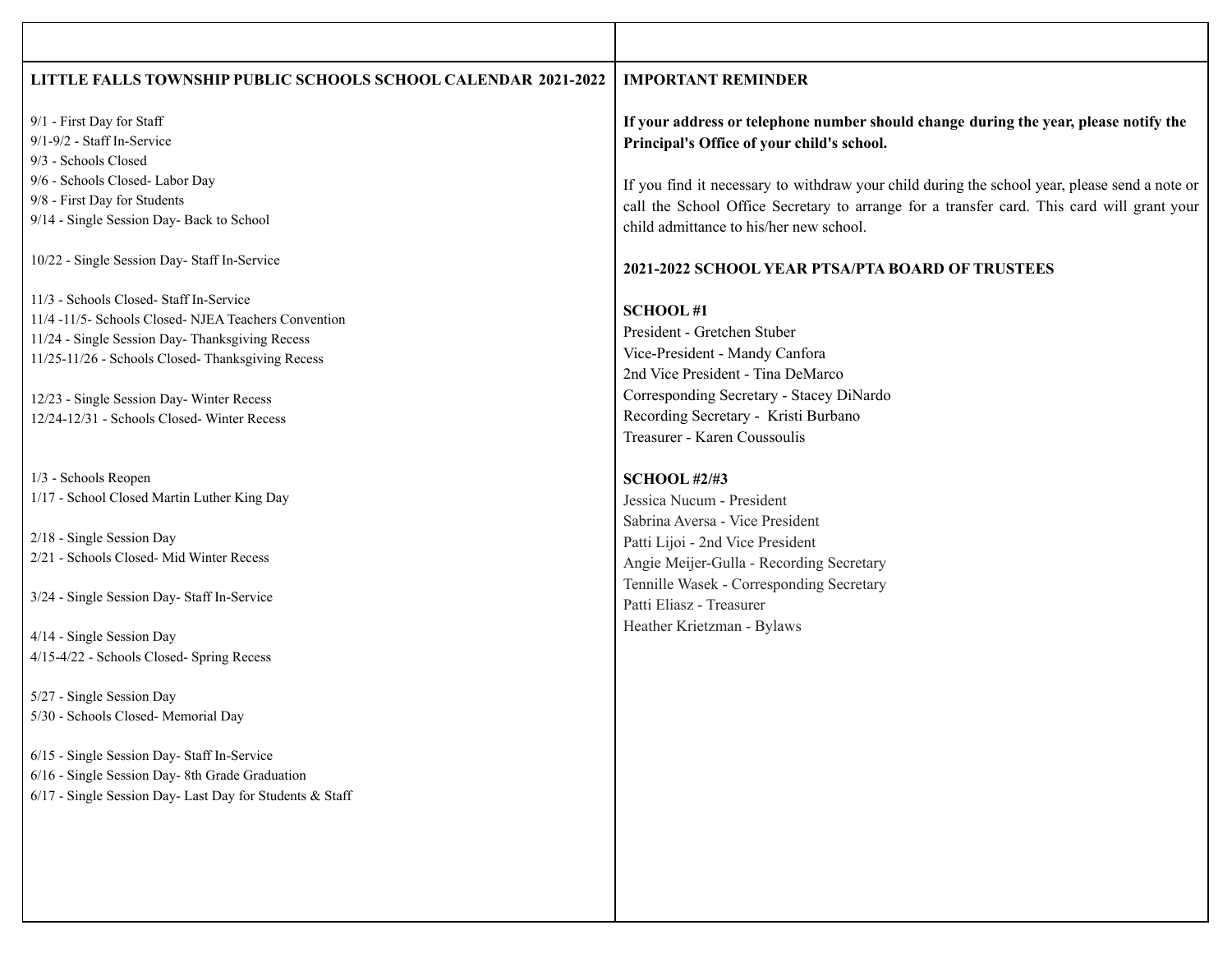#### **NO SMOKING ZONE**

In order to be in compliance with state mandates, smoking is not allowed anywhere on school grounds. This policy was adopted by the Board of Education. Thank you for not smoking!

## **VOTING INFORMATION**

At the annual school election, voters choose members of the nine-member Board of Education.

To be eligible to vote, residents must be at least 18 years old on the date of election and citizens of the United States. Residents must have been living in the state and county for 30 days, and must have registered at least 30 days before the election. Anyone registered to vote in general elections may also vote in school elections. Absentee ballots may be obtained from the Office of the County Clerk, 401 Grand Street, Paterson, NJ 07505. We encourage you to vote in the next school election.

# **PUBLIC INFORMATION PROGRAM**

The Board believes that all reasonable means should be employed to keep the public informed on matters of importance regarding district policies, finances, programs, personnel and operations. As such, the Board sends this Parent Handbook/Calendar home to inform parents of some of the routine regulations that apply to all students, as well as providing you a copy of the annual calendar of school events. It will be supplemented by a District Newsletter prepared by the Superintendent's Office which will be distributed on a monthly basis.

# **POLICIES**

Below, please find a list of policies that are an important component of our vision. These policies can be found on our district website under the "Board of Education" tab at the top and then "BOE Bylaws and Policies" to the left. Our policies are designed to ensure an orderly environment, where students, staff, and those who are part of our academic community can be emotionally and physically safe. A comprehensive list of all policies is available on our website as well.

| <b>Policy Number</b> | <b>POLICY NAME</b>                                                   |
|----------------------|----------------------------------------------------------------------|
| 2361                 | Acceptable Use of Computer Network/Computers and Resources           |
| 2260                 | <b>Affirmative Action Program for School and Classroom Practices</b> |
| 5612                 | <b>Assaults on District Board of Education Members or Employees</b>  |
| 5200                 | <b>Attendance</b>                                                    |
| 2423                 | <b>Bilingual and ESL Education</b>                                   |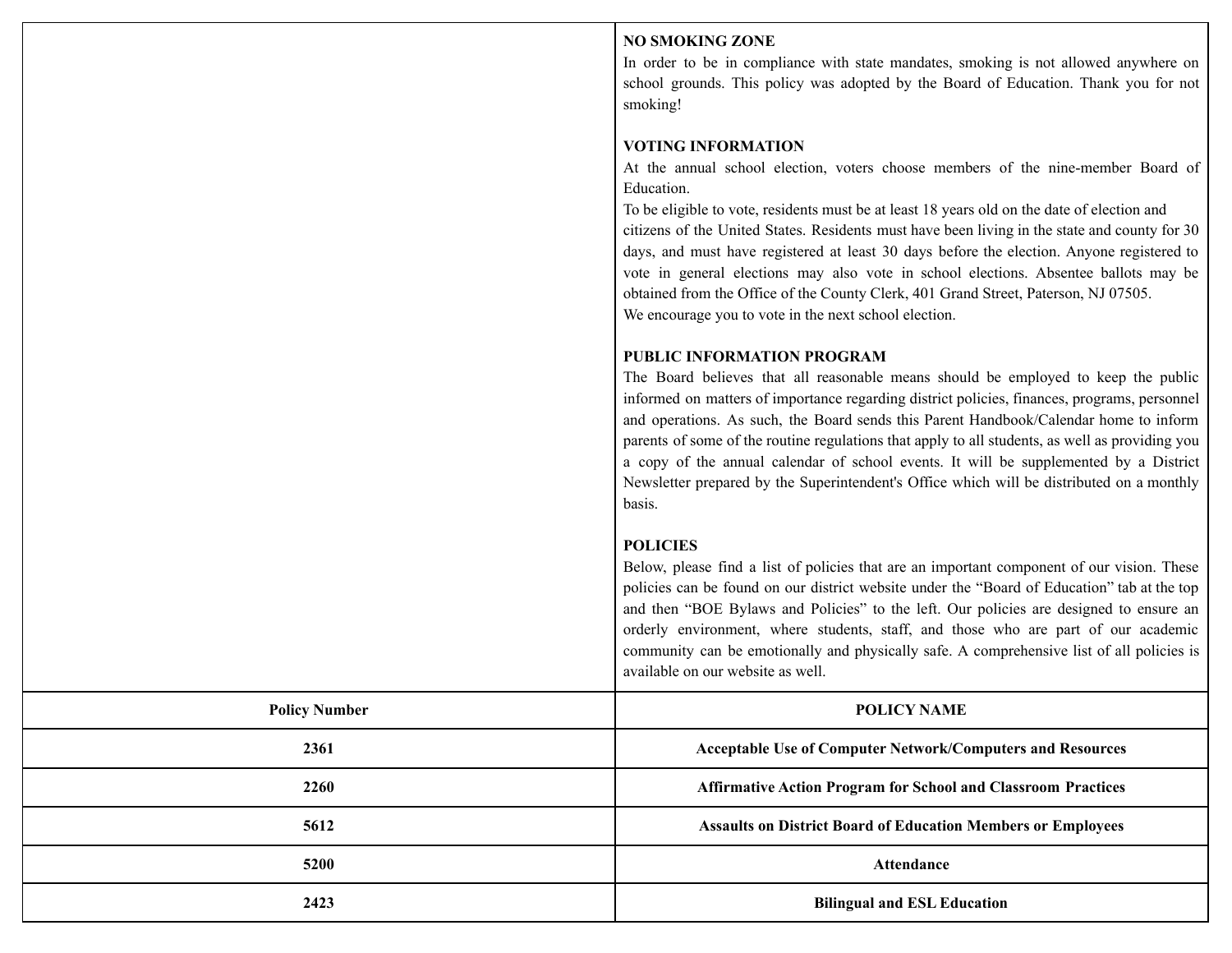| 6230    | <b>Budget Hearing</b>                                                        |
|---------|------------------------------------------------------------------------------|
| 1523    | <b>Comprehensive Equity Plan</b>                                             |
| 3126    | <b>District Mentoring Program</b>                                            |
| 2610    | <b>Educational Program Evaluation</b>                                        |
| 3283    | <b>Electronic Communications Between Teaching Staff Members and Students</b> |
| 4283    | <b>Electronic Communications Between Support Staff Members and Students</b>  |
| 7441    | Electronic Surveillance in School Buildings and on School Grounds            |
| 5500    | <b>Expectations for Pupil Conduct</b>                                        |
| 5512    | Harassment, Intimidation, and Bullying                                       |
| 2415.03 | <b>Highly Qualified Teachers</b>                                             |
| 2422    | <b>Health Education</b>                                                      |
| 5230    | Late Arrival & Early Dismissal                                               |
| 5331    | <b>Management of Life-Threatening Allergies in Schools</b>                   |
| 8690    | <b>Monitoring Devices on School Vehicles</b>                                 |
| 2415    | <b>No Child Left Behind Programs</b>                                         |
| 8760    | <b>Pupil Accident Insurance</b>                                              |
| 8330    | <b>Pupil Records</b>                                                         |
| 8601    | <b>Pupil Supervision After School Dismissal</b>                              |
| 2415.05 | <b>Pupil Surveys, Analysis and/or Evaluations</b>                            |
| 1510    | Rights of Persons with Handicaps or Disabilities/Policy on Nondiscrimination |
| 5613    | Removal of Students for Assaults with Non-Firearm Weapons Offenses           |
| 5611    | <b>Removal of Students for Firearms Offenses</b>                             |
| 8540    | <b>School Nutrition Programs</b>                                             |